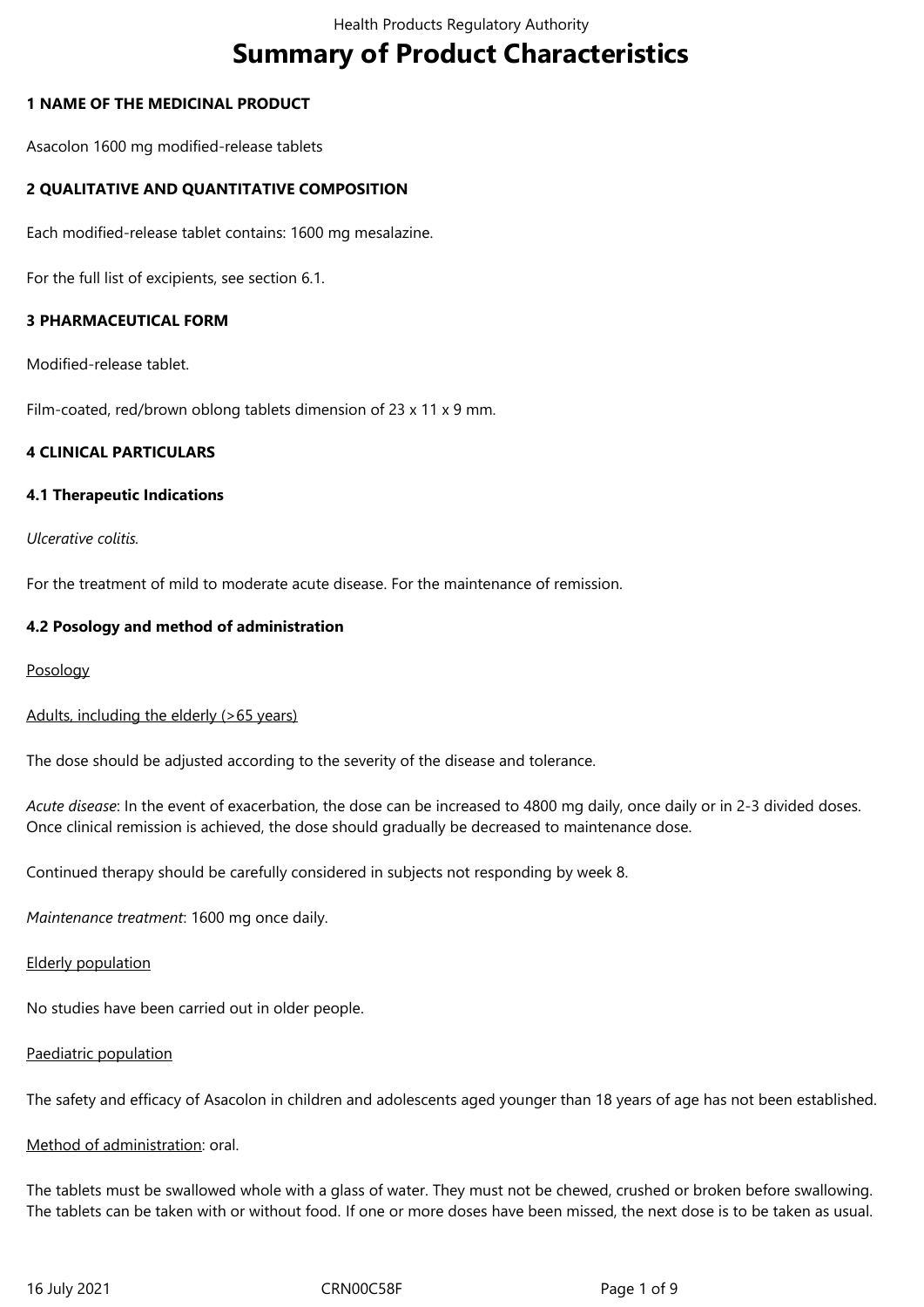## **4.3 Contraindications**

- Hypersensitivity to salicylates (including mesalazine) or any of the excipients listed in section 6.1.
- Severe liver impairment.
- Severe renal impairment (GFR < 30 mL/min/1.73 m<sup>2</sup>).

## **4.4 Special warnings and precautions for use**

Blood tests (differential blood count; liver function parameters such as ALT or AST; serum creatinine) and urinary status (dip-sticks) should be determined prior to and during treatment, at the discretion of the treating physician. As a guideline, follow-up tests are recommended 14 days after commencement of treatment, then a further two to three tests at intervals of 4 weeks.

If the findings are normal, follow-up tests should be carried out every 3 months. If additional symptoms occur, these tests should be performed immediately.

## Renal impairment

Asacolon should not be used in patients with renal impairment. Mesalazine-induced renal toxicity shall be suspected if the renal function is impaired during the treatment and the treatment should be stopped immediately.

It is recommended that the renal function is monitored prior to and repeatedly whilst on Asacolon therapy.

## **Nephrolithiasis**

Cases of nephrolithiasis have been reported with the use of mesalazine including stones with a 100% mesalazine content. It is recommended to ensure adequate fluid intake during treatment.

## Blood dyscrasia

Very rarely have serious blood dyscrasia been reported. Asacolon therapy should be stopped immediately if there is a suspicion or evidence of blood dyscrasia (signs of unexplained bleeding, bruising, purpura, anemia, persistent fever or sore throat), and the patient should seek immediate medical advice.

#### Severe cutaneous adverse reactions

Severe cutaneous adverse reactions (SCARs), including Stevens-Johnson syndrome (SJS) and toxic epidermal necrolysis (TEN), have been reported in association with mesalazine treatment.

Mesalazine should be discontinued, at the first appearance of signs and symptoms of severe skin reactions, such as skin rash, mucosal lesions, or any other sign of hypersensitivity.

#### Liver impairment

There have been reports of increased liver enzyme levels in patients taking preparations containing Asacolon. Caution is recommended if Asacolon is administered to patients with liver impairment.

## Cardiac hypersensitivity reactions

Mesalazine-induced hypersensitivity reactions (myo- and pericarditis) have been reported rarely with Asacolon. In case of a suspected cardiac hypersensitivity, Asacolon must not be reintroduced. Caution should be taken in patients with previous myoor pericarditis of allergic background regardless of its origin.

#### Pulmonary disease

Patients with pulmonary disease, in particular asthma, should be very carefully monitored during treatment with Asacolon.

## Hypersensitivity to sulphasalazine

Patients with a history of adverse drug reactions to sulphasalazine, therapy should be kept under close medical supervision. Treatment must be stopped immediately if acute symptoms of intolerance occur such as abdominal cramps, acute abdominal pain, fever, severe headache and rash.

#### Gastric and duodenal ulcers

Caution is recommended when treating patients with active gastric or duodenal ulcer.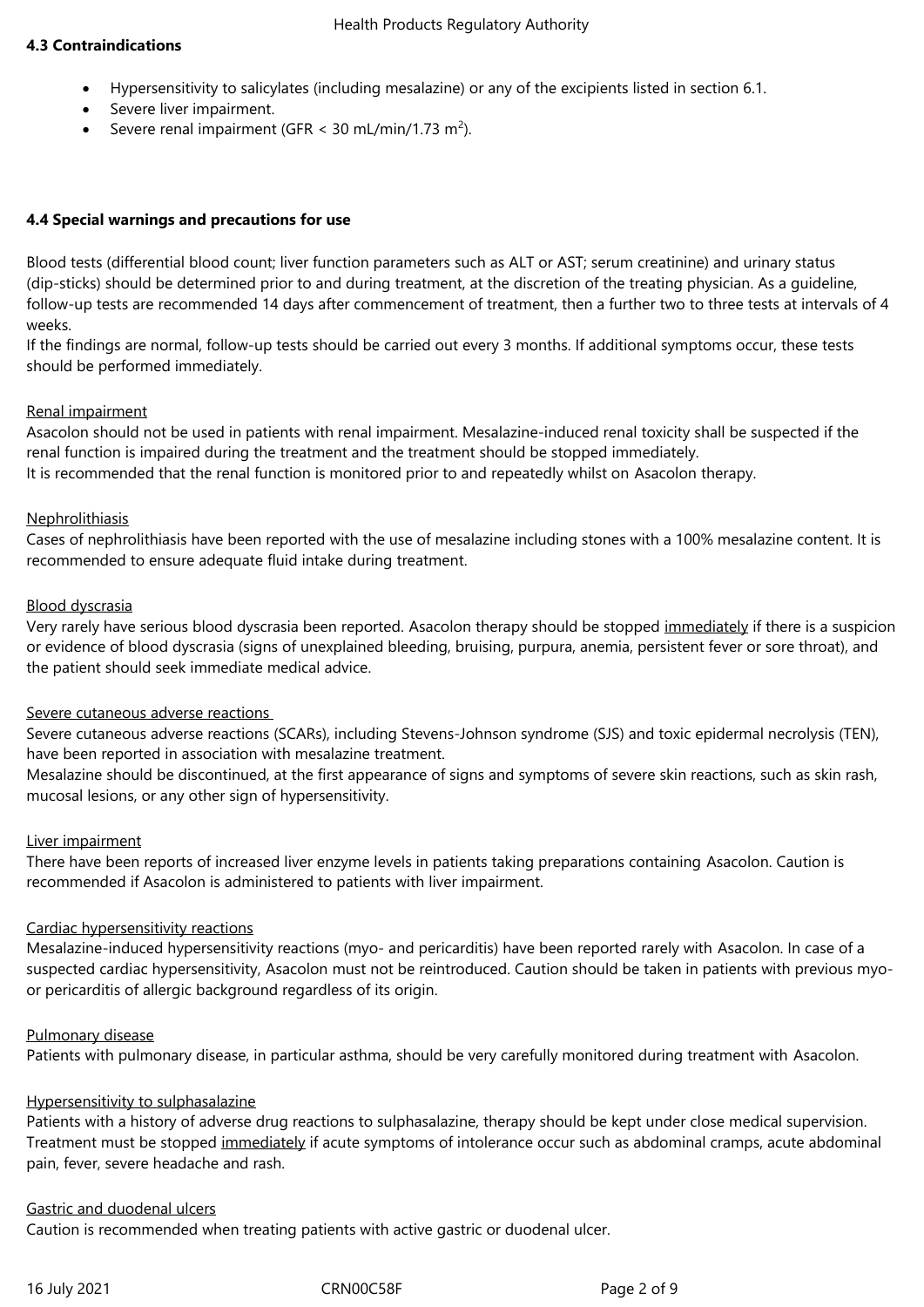## Asacolon contains sodium

Each tablet contains less than 1 mmol sodium (23 mg) per tablet, that is to say essentially 'sodium-free'.

#### Elderly patients

Asacolon should be administered with caution in elderly patients, it should only be given to patients with normal renal or hepatic function or mild to moderate renal or hepatic impairment (see section 4.3).

Paediatric population

There is only limited documentation for an effect in children, see section 4.2.

#### **4.5 Interaction with other medicinal products and other forms of interactions**

No interaction studies have been performed.

There is evidence that mesalazine might decrease the anticoagulant effect of warfarin.

Caution is recommended for the concomitant use of mesalazine with known nephrotoxic agents, including non-steroidal anti-inflammatory drugs (NSAIDs) and azathioprine, or methothrexate as these may increase the risk of renal adverse reactions.

A possible increase in the myelosuppressive effects of azathioprine, 6-mercaptopurine or thioguanine in patients who are concomitantly treated with any of these preparations, should be taken into account. Life-threatening infection can occur. Patients should be closely observed for signs of infection and myelosuppression. Haematological parameters, especially the leukocyte, thrombocyte and lymphocyte cell counts should be monitored regularly (weekly), especially at initiation of such combination therapy, see section 4.4.

## **4.6 Fertility, pregnancy and lactation**

## **Pregnancy**

There are no adequate data on the use of Asacolon in pregnant women. However, data on a limited number of exposed pregnancies indicate no adverse effect of mesalazine on pregnancy or on the foetus/newborn child. To date, no other relevant epidemiologic data are available.

In one single case after long-term use of a high dose of mesalazine (2-4 g, orally) during pregnancy, renal failure in a neonate was reported.

Animal studies on oral mesalazine do not indicate direct or indirect harmful effects with respect to pregnancy, embryonic/foetal development, parturition or postnatal development. Asacolon should only be used during pregnancy if the potential benefit outweighs the possible risk.

#### **Breastfeeding**

N-acetyl-5-aminosalicylic acid and to a lesser degree mesalazine are excreted in breast milk. The clinical significance of this has not been determined. Only limited experience during lactation in women is available to date. Hypersensitivity reactions such as diarrhoea in the infant cannot be excluded. Therefore, Asacolon should only be used during breast-feeding if the potential benefit outweighs the possible risk. If the infant develops diarrhoea, breast-feeding should be discontinued.

#### Fertility

No effects on fertility have been observed.

#### **4.7 Effects on ability to drive and use machines**

No studies on the effects on the ability to drive and use machines have been performed. Asacolon is considered to have negligible influence on these abilities.

## **4.8 Undesirable effects**

*a) Summary of the safety profile*

16 July 2021 **CRNOOC58F** CRNOOC58F Page 3 of 9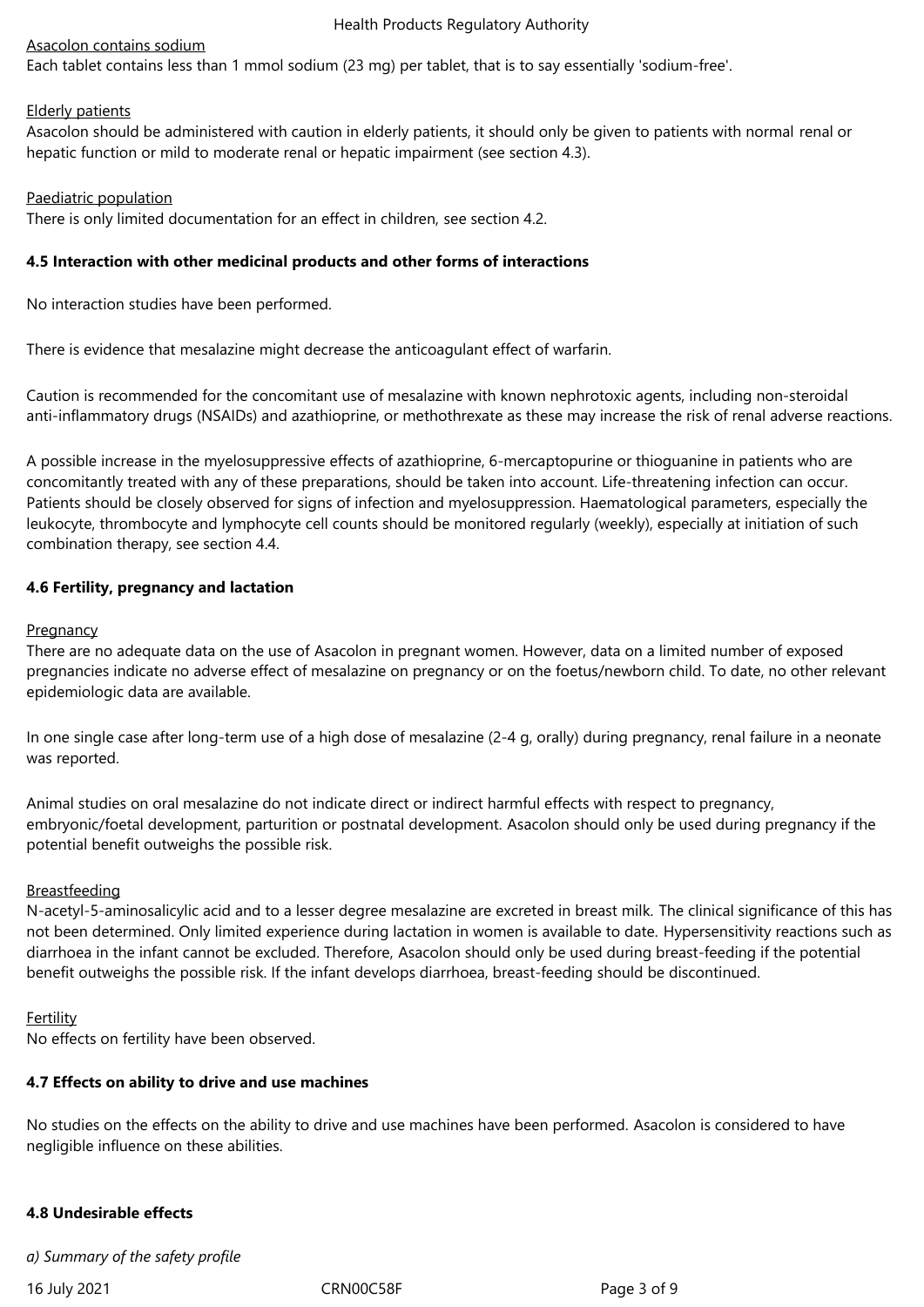Organ specific adverse drug reactions affecting the heart, lungs, liver, kidneys, pancreas, skin and subcutaneous tissue have been reported.Headache (1.7%), haematuria (1.7%), abdominal pain (1.5%), ulcerative colitis (1.5%) and proteinuria (1.5%) are the most commonly reported drug related adverse events in the clinical development programme.

Treatment must be stopped immediately if acute symptoms of intolerance occur such as abdominal cramps, acute abdominal pain, fever, severe headache and rash.

Severe cutaneous adverse reactions (SCARs), including Stevens-Johnson syndrome (SJS) and toxic epidermal necrolysis (TEN), have been reported in association with mesalazine treatment (see section 4.4).

#### *b) Tabulated summary of adverse reactions*

Undesirable effects reported from clinical studies and other sources are listed below:

Common (≥ 1/100 to < 1/10), uncommon (≥ 1/1,000 to < 1/100), rare (≥ 1/10,000 to < 1/1,000), very rare (< 1/10,000), not known (cannot be estimated from the available data).

| <b>System Organ</b>   | Common                      | <b>Uncommon</b> | Rare            | <b>Very Rare</b>    | Not known                 |
|-----------------------|-----------------------------|-----------------|-----------------|---------------------|---------------------------|
| <b>Class</b>          | $(21/100 \text{ to } 1/10)$ | $(≥1/1,000$ to  | (≥1/10,000 to   | (< 1/10,000)        | (Cannot be estimated from |
|                       |                             | < 1/100         | < 1/1,000       |                     | the available data)       |
| <b>Blood and</b>      |                             | Eosinophilia    |                 | Altered blood       |                           |
| Lymphatic             |                             | (as part of     |                 | counts (aplastic    |                           |
| <b>System</b>         |                             | an allergic     |                 | anemia,             |                           |
| <b>Disorders</b>      |                             | reaction).      |                 | agranulocytosis,    |                           |
|                       |                             |                 |                 | pancytopenia,       |                           |
|                       |                             |                 |                 | neutropenia,        |                           |
|                       |                             |                 |                 | leukopenia,         |                           |
|                       |                             |                 |                 | thrombocytopenia),  |                           |
|                       |                             |                 |                 | blood dyscrasia.    |                           |
| <b>Immune System</b>  |                             |                 |                 | Hypersensitivity    |                           |
| <b>Disorders</b>      |                             |                 |                 | reactions such as   |                           |
|                       |                             |                 |                 | allergic exanthema, |                           |
|                       |                             |                 |                 | drug fever, lupus   |                           |
|                       |                             |                 |                 | erythematosus       |                           |
|                       |                             |                 |                 | syndrome,           |                           |
|                       |                             |                 |                 | pancolitis          |                           |
| <b>Nervous System</b> |                             | Paresthesia     | Headache,       | Peripheral          |                           |
| <b>Disorders</b>      |                             |                 | dizziness       | neuropathy          |                           |
| <b>Cardiac</b>        |                             |                 | Myocarditis,    |                     |                           |
| <b>Disorders</b>      |                             |                 | pericarditis    |                     |                           |
| <b>Respiratory,</b>   |                             |                 |                 | Allergic and        | Pleurisy                  |
| thoracic and          |                             |                 |                 | fibrotic lung       |                           |
| mediastinal           |                             |                 |                 | reactions           |                           |
| disorders             |                             |                 |                 | (including          |                           |
|                       |                             |                 |                 | dyspnoea, cough,    |                           |
|                       |                             |                 |                 | bronchospasm,       |                           |
|                       |                             |                 |                 | alveolitis,         |                           |
|                       |                             |                 |                 | pulmonary           |                           |
|                       |                             |                 |                 | eosinophilia, lung  |                           |
|                       |                             |                 |                 | infiltration,       |                           |
|                       |                             |                 |                 | pneumonitis),       |                           |
|                       |                             |                 |                 | interstitial        |                           |
|                       |                             |                 |                 | pneumonia,          |                           |
|                       |                             |                 |                 | eosinophilic        |                           |
|                       |                             |                 |                 | pneumonia, lung     |                           |
|                       |                             |                 |                 | disorder.           |                           |
| Gastrointestinal      | Dyspepsia                   |                 | Abdominal pain, | Acute pancreatitis  |                           |

16 July 2021 **CRNOOC58F** Page 4 of 9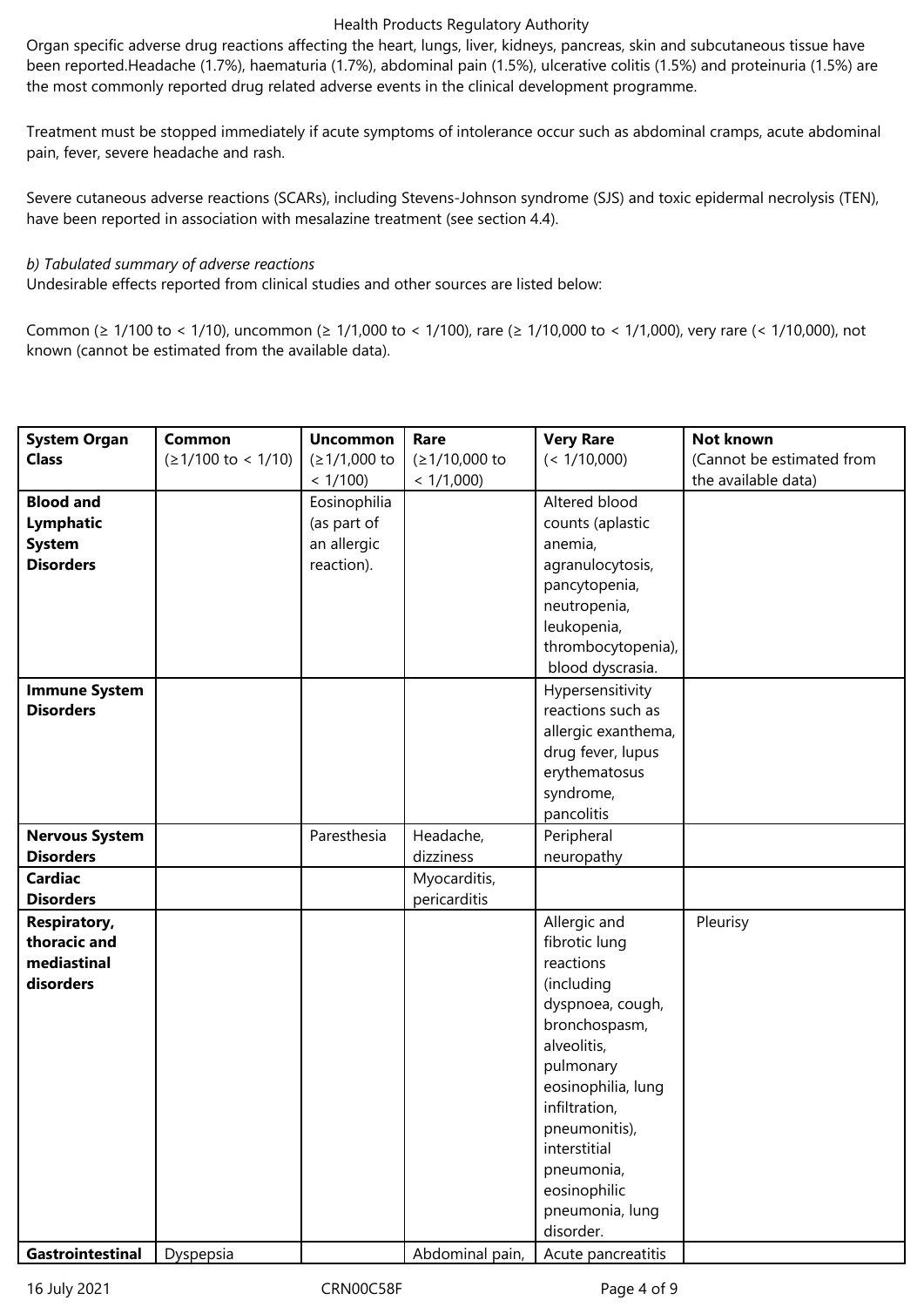| Health Products Regulatory Authority |  |
|--------------------------------------|--|
|--------------------------------------|--|

|                         |                                     |                 | Health Products Regulatory Authority |                        |                               |
|-------------------------|-------------------------------------|-----------------|--------------------------------------|------------------------|-------------------------------|
| <b>System Organ</b>     | Common                              | <b>Uncommon</b> | Rare                                 | <b>Very Rare</b>       | <b>Not known</b>              |
| <b>Class</b>            | $( \geq 1/100 \text{ to } < 1/10 )$ | (≥1/1,000 to    | (≥1/10,000 to                        | (< 1/10,000)           | (Cannot be estimated from     |
|                         |                                     | < 1/100         | < 1/1,000                            |                        | the available data)           |
| <b>Disorders</b>        |                                     |                 | diarrhoea,                           |                        |                               |
|                         |                                     |                 | flatulence,                          |                        |                               |
|                         |                                     |                 |                                      |                        |                               |
|                         |                                     |                 | nausea,                              |                        |                               |
|                         |                                     |                 | vomiting                             |                        |                               |
| <b>Hepatobiliary</b>    |                                     |                 |                                      | Changes in liver       |                               |
| <b>Disorders</b>        |                                     |                 |                                      | function               |                               |
|                         |                                     |                 |                                      | parameters             |                               |
|                         |                                     |                 |                                      | (increase in           |                               |
|                         |                                     |                 |                                      | transaminases and      |                               |
|                         |                                     |                 |                                      | cholestasis            |                               |
|                         |                                     |                 |                                      | parameters),           |                               |
|                         |                                     |                 |                                      | hepatitis,             |                               |
|                         |                                     |                 |                                      | cholestatic            |                               |
|                         |                                     |                 |                                      | hepatitis              |                               |
| <b>Skin and</b>         | Rash                                | Urticaria,      | Photosensitivity*                    | Alopecia               | Stevens-Johnson syndrome      |
| <b>Subcutaneous</b>     |                                     | pruritus        |                                      |                        | (SJS), toxic epidermal        |
| <b>Tissue Disorders</b> |                                     |                 |                                      |                        | necrolysis (TEN)              |
| Musculoskeletal,        |                                     |                 |                                      | Myalgia, arthralgia    | Lupus-like syndrome with      |
| connective              |                                     |                 |                                      |                        | pericarditis and              |
| tissue and bone         |                                     |                 |                                      |                        | pleuropericarditis as         |
| disorders               |                                     |                 |                                      |                        | prominent symptoms as well    |
|                         |                                     |                 |                                      |                        | as rash and arthralgia        |
| <b>Renal and</b>        |                                     |                 |                                      | Impairment of          | Nephrolithiasis**             |
| <b>Urinary</b>          |                                     |                 |                                      | renal function         |                               |
| <b>Disorders</b>        |                                     |                 |                                      | including acute        |                               |
|                         |                                     |                 |                                      | and chronic            |                               |
|                         |                                     |                 |                                      | interstitial nephritis |                               |
|                         |                                     |                 |                                      | and renal              |                               |
|                         |                                     |                 |                                      | insufficiency,         |                               |
|                         |                                     |                 |                                      | nephrotic              |                               |
|                         |                                     |                 |                                      |                        |                               |
|                         |                                     |                 |                                      | syndrome, renal        |                               |
|                         |                                     |                 |                                      | failure which may      |                               |
|                         |                                     |                 |                                      | be reversible on       |                               |
|                         |                                     |                 |                                      | early withdrawal.      |                               |
| <b>Reproductive</b>     |                                     |                 |                                      | Oligospermia           |                               |
| system and              |                                     |                 |                                      | (reversible)           |                               |
| breast disorders        |                                     |                 |                                      |                        |                               |
| <b>General</b>          |                                     | Pyrexia,        |                                      |                        | Intolerance to mesalazine     |
| disorders and           |                                     | chest pain      |                                      |                        | and/or exacerbation of        |
| administration          |                                     |                 |                                      |                        | disease, C-reactive protein   |
| site conditions         |                                     |                 |                                      |                        | increased                     |
| <b>Investigations</b>   |                                     |                 |                                      |                        | Blood creatinine increased,   |
|                         |                                     |                 |                                      |                        | weight decreased, creatinine  |
|                         |                                     |                 |                                      |                        | clearance decreased, amylase  |
|                         |                                     |                 |                                      |                        | increased, red blood cell     |
|                         |                                     |                 |                                      |                        | sedimentation rate increased, |
|                         |                                     |                 |                                      |                        | lipase increased, BUN         |
|                         |                                     |                 |                                      |                        | increased.                    |

\* see section c

\*\* See section 4.4 for further information

*c) Description of selected adverse reactions*

An unknown number of the above mentioned undesirable effects are probably associated to the underlying IBD rather than Asacolon medication. This holds true especially for gastrointestinal undesirable effects, arthralgia, and alopecia.

To avoid blood dyscrasia resulting from developing bone marrow depression patients should be monitored with care, see section 4.4.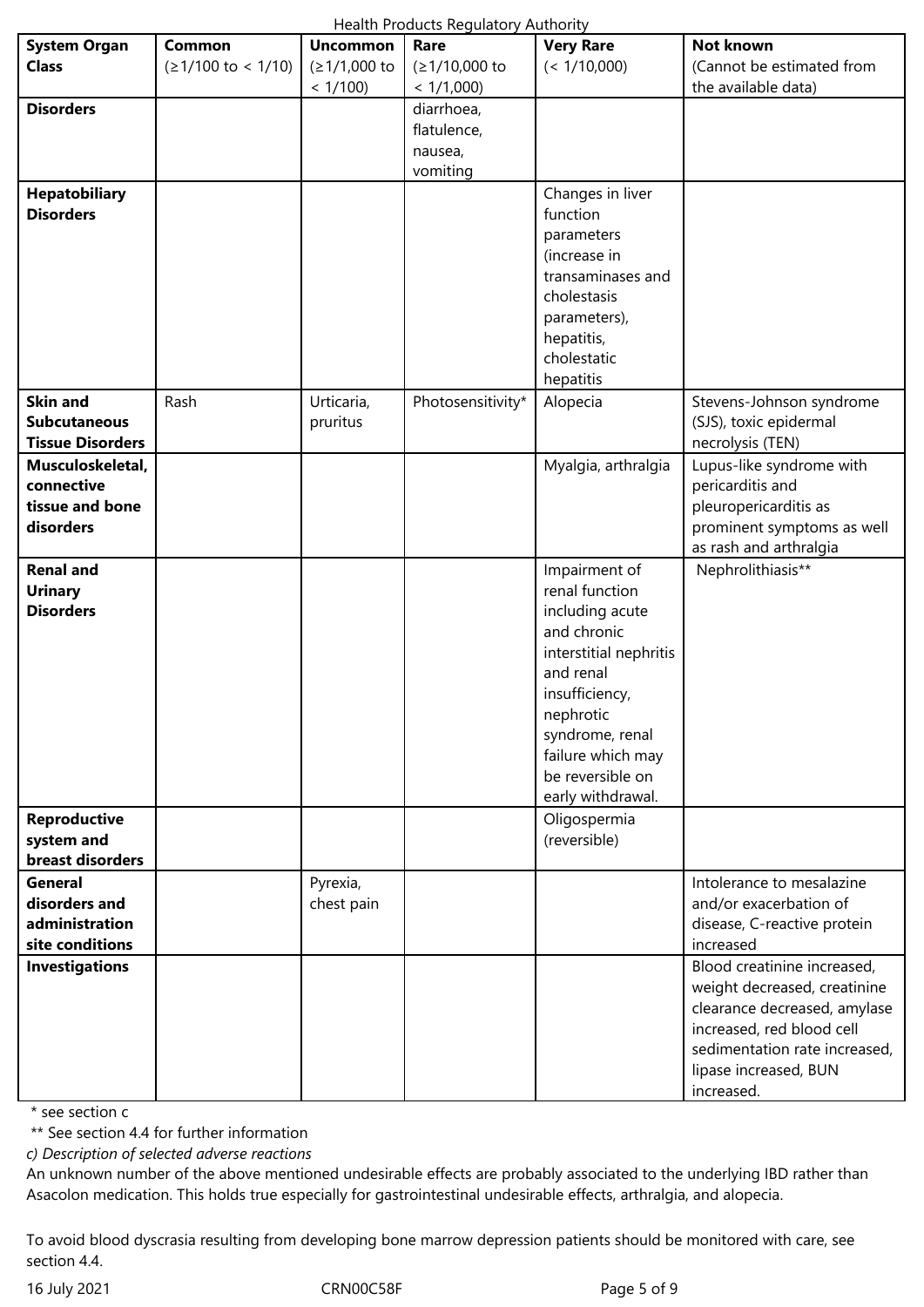Under co-administration of mesalazine with immunosuppressive drugs such as azathioprine, 6-MP or thioguanine, life-threatening infection can occur, see section 4.5.

#### *Photosensitivity*

More severe reactions are reported in patients with pre-existing skin conditions such as atopic dermatitis and atopic eczema.

## *d) Paediatric population*

There is no safety experience with the use of Asacolon tablets in the paediatric population. It is expected that the target organs of possible adverse reactions in the paediatric population are the same as for adults (heart, lungs, liver, kidneys, pancreas, skin and subcutaneous tissue.

## Reporting of suspected adverse reactions

Reporting suspected adverse reactions after authorisation of the medicinal product is important. It allows continued monitoring of the benefit/risk balance of the medicinal product. Healthcare professionals are asked to report any suspected adverse reactions via HPRA Pharmacovigilance, Earlsfort Terrace, IRL - Dublin 2; Tel: +353 1 6764971 ; Fax: +353 1 6762517 . Website: www.hpra.ie; E-mail: medsafety@hpra.ie.

## **4.9 Overd[ose](http://www.hpra.ie/)**

Mesalazine is an aminosalicylate, and signs of salicylate toxicity include tinnitus, vertigo, headache, confusion, drowsiness, pulmonary oedema, dehydration as a result of sweating, diarrhoea and vomiting, hypoglycaemia, hyperventilation, disruption of electrolyte balance and blood-pH and hyperthermia.

Conventional therapy for salicylate toxicity may be beneficial in the event of acute overdosage. Hypoglycaemia, fluid and electrolyte imbalance should be corrected by the administration of appropriate therapy. Adequate renal function should be maintained.

## **5 PHARMACOLOGICAL PROPERTIES**

#### **5.1 Pharmacodynamic properties**

Pharmacotherapeutic group: Intestinal anti-inflammatory agents, ATC code: A07EC02.

#### Mechanism of action

Asacolon contains mesalazine, also known as 5-aminosalicylic acid, which has a topical anti-inflammatory effect on the colonic mucosal cells through mechanisms that have not yet been fully clarified.

Asacolon has been shown to inhibit LTB4-stimulated migration of intestinal macrophages by restricting migration of macrophages to inflamed areas. The production of pro-inflammatory leukotrienes (LTB<sub>4</sub> and 5-HETE) in macrophages of the intestinal wall is thereby inhibited. Asacolon has been shown to activate PPAR-γ receptors which counteract nuclear activation of intestinal inflammatory responses.

#### Pharmacodynamic effects

The Asacolon tablet contains a core of 1600 mg mesalazine covered by a multi-layer coating system. This system consists of a layer of methacrylic acid - methyl methacrylate copolymer (Eudragit S) combined with starch particles on top of a middle alkaline buffer layer (which accelerates drug release).The coating is designed to delay release of mesalazine until intestinal fluids reach a pH of 7. The starch can be digested by colonic bacteria which also provides a second trigger for release of mesalazine from the coated tablet. Systemic bioavailability/plasma concentrations of mesalazine therefore are of no relevance for therapeutic efficacy, but rather a criterion for safety.

The risk of colorectal cancer (CRC) is slightly elevated in ulcerative colitis.

The effects observed by mesalazine in experimental models and from patient biopsies supports that mesalazine prevents colitis-associated CRC through down regulation of both the inflammation-dependent and non-dependent inflammatory signalling pathways that are involved in the development of colitis-associated CRC. Data from meta-analyses with populations

16 July 2021 **CRNOOC58F** Page 6 of 9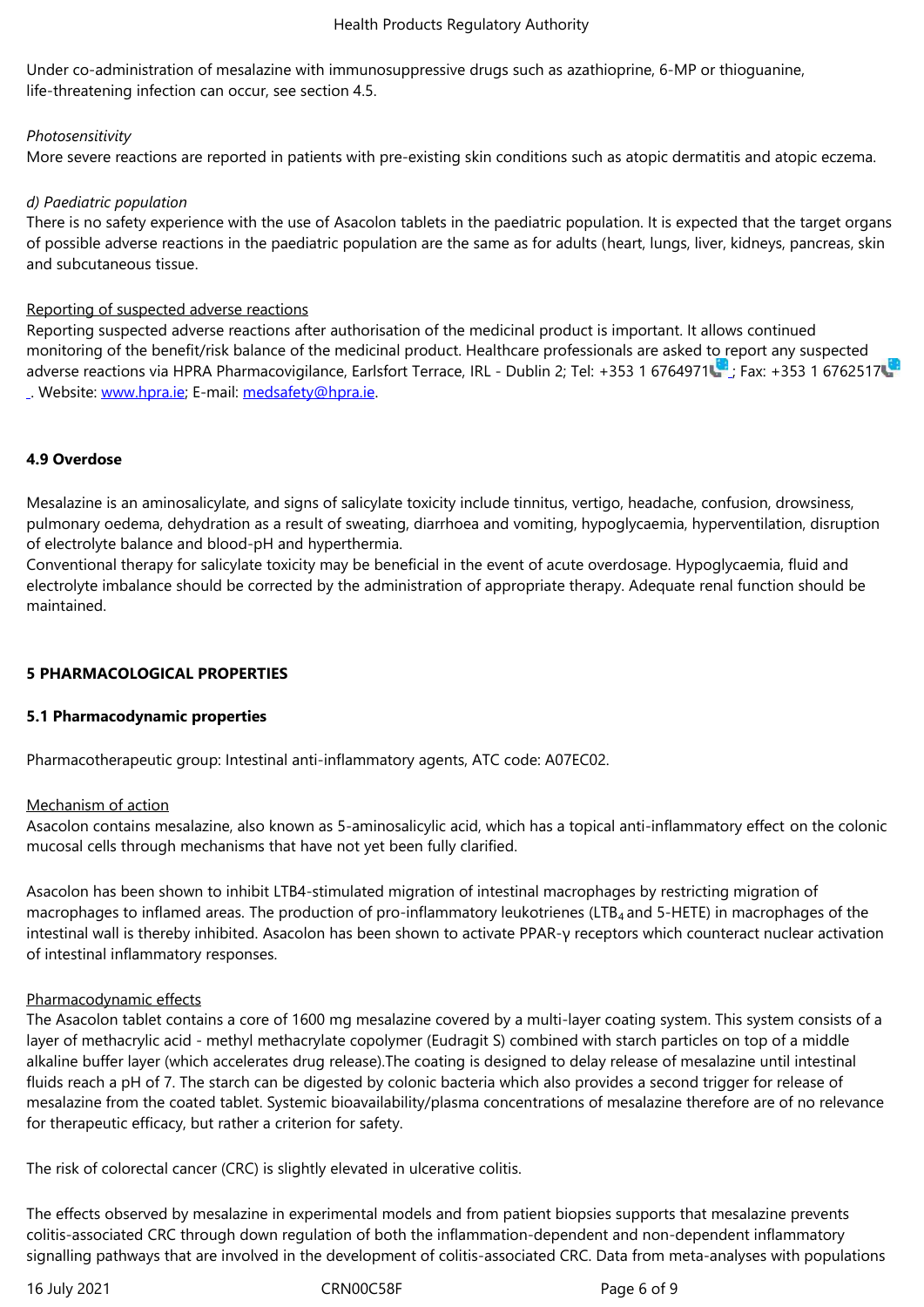both in remission and relapsing, provide however, an inconsistent clinical information on risk-benefit of mesalazine in the carcinogenesis of ulcerative colitis.

## Clinical efficacy and safety

## *Mild to moderate acute ulcerative colitis*

This indication was investigated in a randomised, active-controlled, double-blind, multi-centre, non-inferiority induction trial study with 817 patients receiving 3.2g mesalazine daily for 8 weeks.

At week 8, 22.4% of the Per-Protocol patients treated with Asacolon 1600mg modified-release tablets and 24.6% of those treated with mesalazine 400mg tablets achieved clinical and endoscopic remission. The unadjusted between group difference was 2.2% (95% confidence interval: - 8.1% up to 3.8%). Taking into account the predefined non-inferiority margin of – 10%, once daily Asacolon 1600mg modified-release tablets were considered to be non-inferior to twice daily mesalazine 400mg tablets in inducing clinical and endoscopic remission.

A total of 10.3% of patients treated with Asacolon 1600mg modified-release tablets and 9.8% of patients receiving mesalazine 400mg tablets reported treatment related adverse events. The incidence of serious adverse events (SAEs) in both treatment groups was 2.0% versus 1.7%.

## *Maintenance*

727 patients participated in an open label extension (OLE) of the induction study. A total of 243 patients who showed no response at week 8 entered an extended induction period of 8 weeks on a daily dose of 4.8g.

The daily dose of Asacolon in the maintenance phase was allocated depending on the 8 or 12 week induction results. Patients in clinical remission (202) received 1.6g/day whereas patients with a clinical response (274) received 3.2g/day. Initial non-responders at week 8 who responded after a further 8 weeks on 4.8 g Asacolon per day (199), remained on 4.8g for another 22 weeks

At week 38 70.3% (142/202) with 1.6 g/day maintained remission. Additional 33.9% (93/274) and 30.7% (61/199) of patients in the 3.2 g/day and 4.8 g/day dose groups, respectively achieved a later clinical remission.

The incidence of SAEs in the maintenance OLE was low and independent of daily dose, with 5.0% (10/202), 4.4% (12/274) and 1.5% (3/199) of patients in the 1.6, 3.2 and 4.8 g/day dose groups affected.

## **5.2 Pharmacokinetic properties**

**Absorption** 

Asacolon tablets have a modified release of mesalazine starting only at pH above 7, i.e. within the terminal ileum and colon. Approximately 31% of an oral dose (fasted state) is absorbed based on urinary excretion data for 60 hours.

A single dose of a Asacolon 1600 mg modified -release tablets in healthy volunteers in the fasted state resulted in a 1.5-fold increase of mesalazine  $C_{\text{max}}$  and a 1.5-fold increase of AUC compared to fed state.

## **Distribution**

About 43% mesalazine and 78% N-acetyl mesalazine are bound to plasma proteins.

Approximately 75 % of the administered dose remains in the gut lumen and the mucosal tissue. The mean apparent volume of distribution (Vdw) was 12.1 L/kg. Low concentrations of mesalazine and N-acetyl mesalazine have been detected in human breast milk. The clinical significance of this has not been determined.

#### Biotransformation

Mesalazine is metabolised both by the intestinal mucosa and the liver to the inactive metabolite N-acetyl mesalazine. Based on urinary excretion data, the absorbed dose is excreted to >95% as metabolites.

#### Elimination

The elimination of mesalazine is essentially urinary and faecal in the form of mesalazine and its N-acetyl metabolite. About 23% of the dose administered was recovered in the urine within 60 h after fed and 31% under fasted administration (single dose of 1600mg tablet) The median elimination half-life of mesalazine was 20 hours (range: 5 to 77 hours).

## **5.3 Preclinical safety data**

16 July 2021 **CRNOOC58F** Page 7 of 9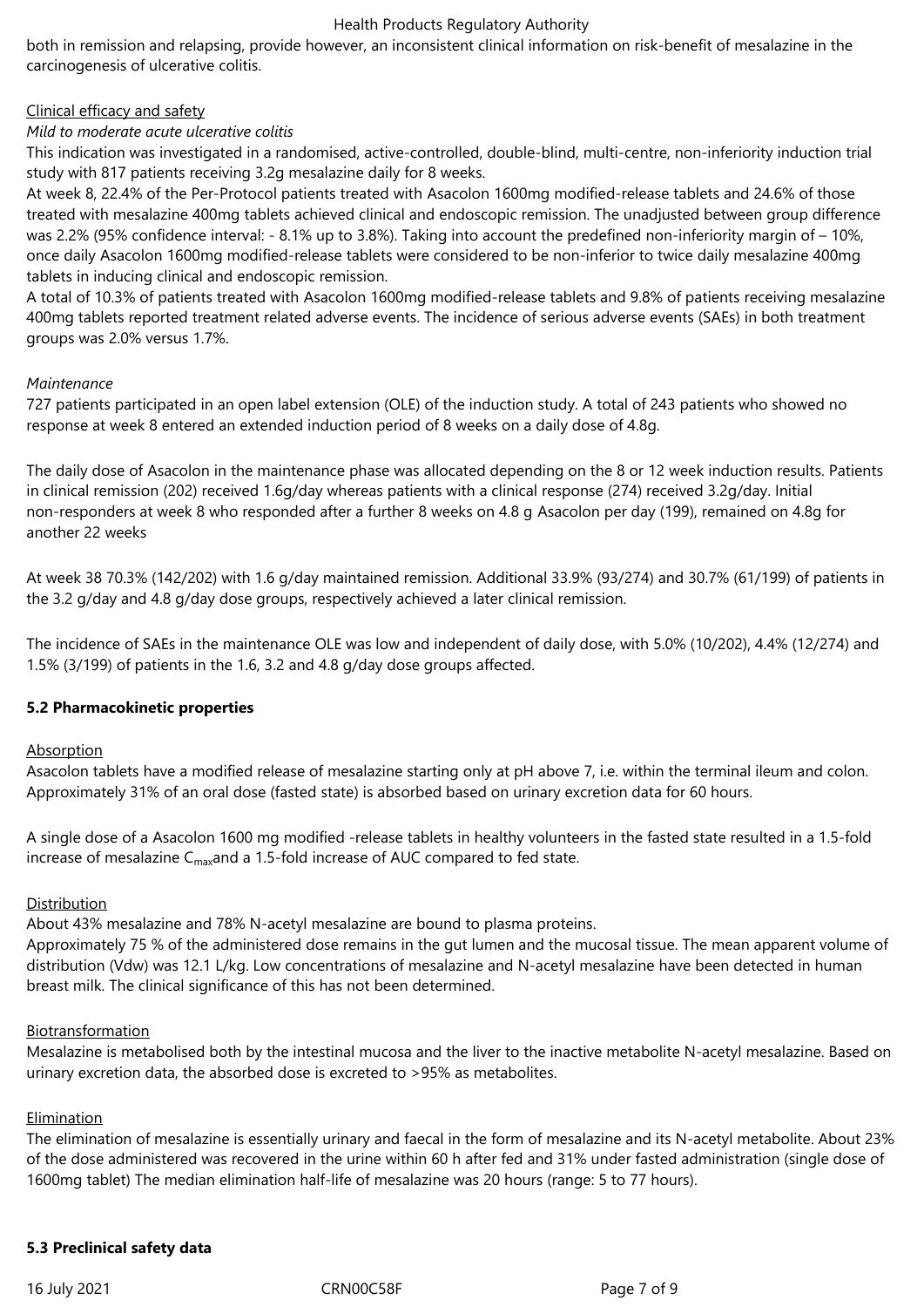There are no pre-clinical data of relevance to the prescriber which are additional to those already included in other sections of this SmPC.

## **6 PHARMACEUTICAL PARTICULARS**

## **6.1 List of excipients**

Magnesium stearate E470B Methacrylic acid methyl methacrylate copolymer (1:2) Triethylcitrate Iron oxide yellow (E172) Iron oxide red (E172) Macrogol Microcrystalline cellulose Glycerol monostearate (40-55) Hypromellose Maize starch Polysorbate 80 Potassium dihydrogen phosphate Colloidal anhydrous silica Sodium starch glycolate (type A)

## **6.2 Incompatibilities**

Not applicable.

## **6.3 Shelf life**

24 months.

#### **6.4 Special precautions for storage**

This medicinal product does not require any special storage conditions.

#### **6.5 Nature and contents of container**

PVC/aluminium blister 30 tablets, 60 tablets or 90 tablets.

Not all pack sizes may be marketed.

## **6.6 Special precautions for disposal**

No special requirements for disposal.

## **7 MARKETING AUTHORISATION HOLDER**

Tillotts Pharma GmbH Warmbacher Strasse 80 DE- 79618 Rheinfelden Germany